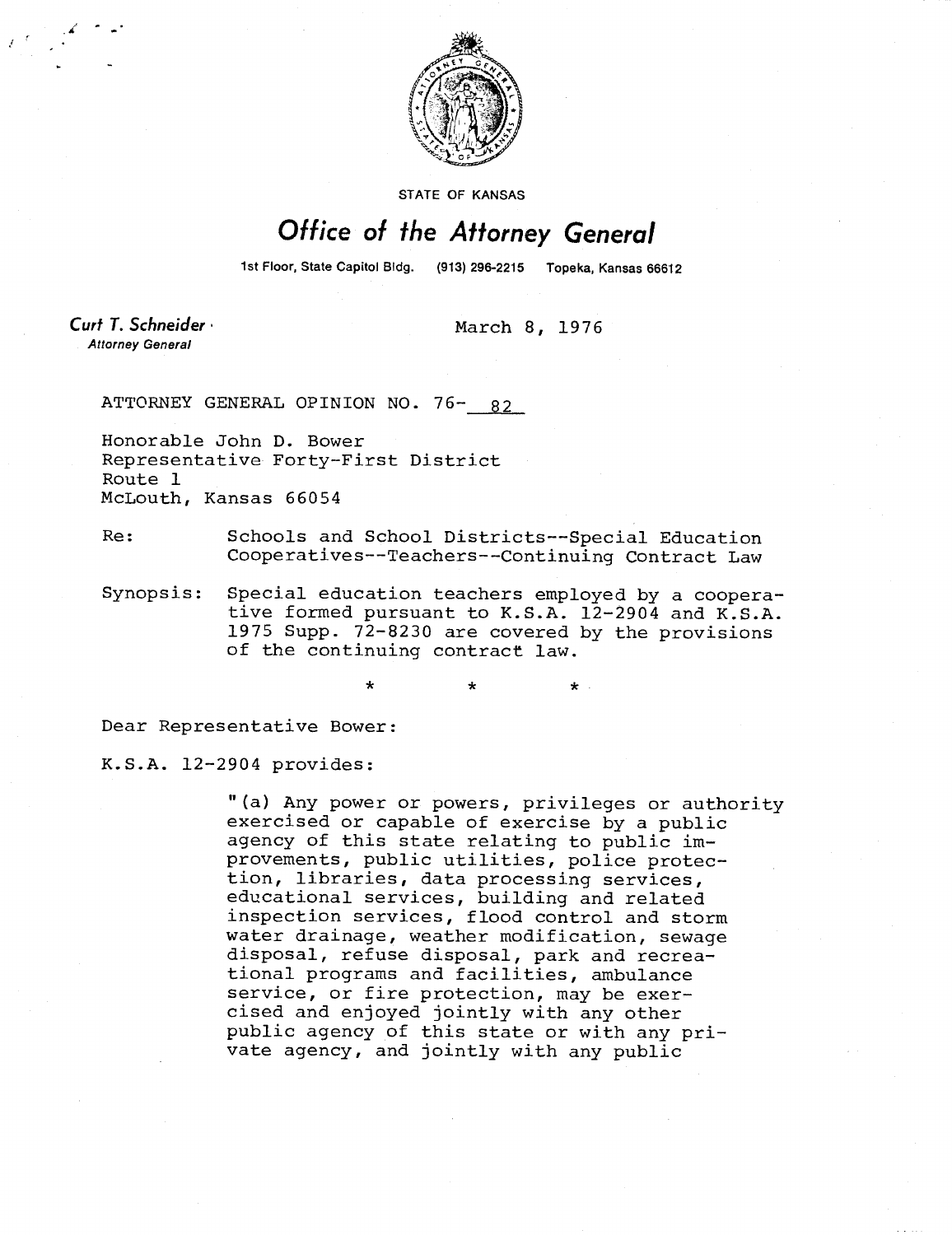Representative John D. Bower Page Two March 8, 1976

> agency of any other state or of the United States to the extent that the laws of such other state or of the United States permit such joint exercise or enjoyment. Any agency of the state government when acting jointly with any public or private agency may exercise and enjoy all of the powers, privileges and authority conferred by this act upon a public agency.

(e) No agreement made pursuant to this act shall relieve any public agency of any obligation or responsibility imposed upon it by law except that to the extent of actual and timely performance thereof by a joint board or other legal or administrative entity created by an agreement made hereunder, said performance may be offered in satisfaction of the obligation or responsibility."

In amplifying upon this power, K.S.A. 1975 Supp. 72-8230 states:

"In the event the boards of education of any two or more school districts enter into agreements pursuant to resolutions adopted by each such board of education under the provisions of K.S.A. 12-2904, for the purpose of providing educational services, the following conditions shall apply;"

A question has arisen as to whether the special education teachers employed by cooperatives formed pursuant to these two statutes are subject to the protections provided by the continuing contract law, K.S.A. 72-5410.

The above-quoted subsection (e) affirmatively prohibits any agreement from abrogating any responsibility or obligation imposed by law on any public agency a party to the agreement. All school districts in this state are required by K.S.A. 1975 Supp. 72-966 to:

> . . . provide special education services for all exceptional children in the school